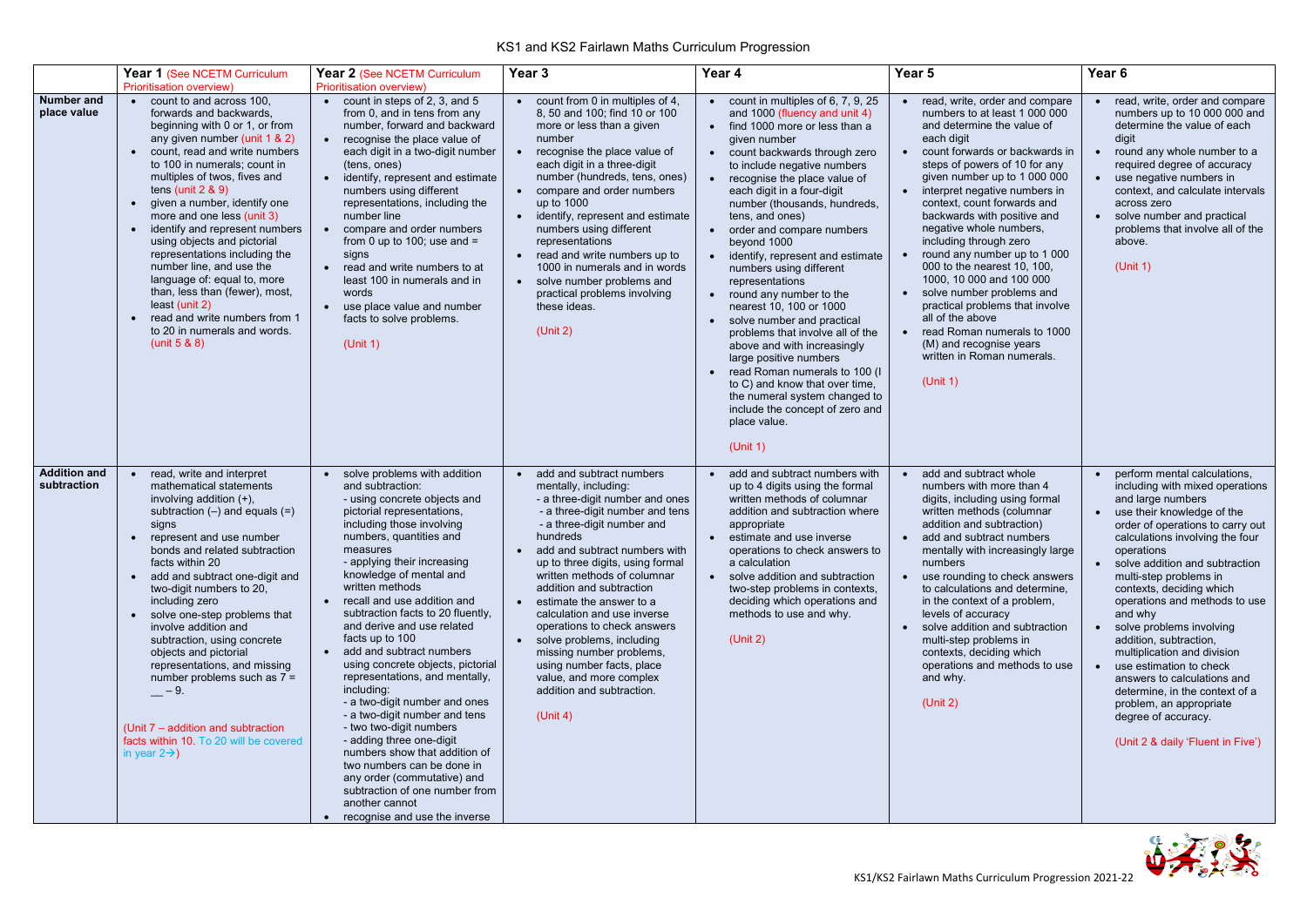

| <b>Multiplication</b><br>and division<br>Fractions, | solve one-step problems<br>$\bullet$<br>involving multiplication and<br>division, by calculating the<br>answer using concrete objects,<br>pictorial representations and<br>arrays with the support of the<br>teacher. (Year $2\rightarrow$ )<br>recognise, find and name a half | relationship between addition<br>and subtraction and use this to<br>check calculations and solve<br>missing number problems.<br>(Unit 2, $3 & 4$ )<br>recall and use multiplication<br>and division facts for the 2, 5<br>and 10 multiplication tables,<br>including recognising odd and<br>even numbers<br>calculate mathematical<br>statements for multiplication<br>and division within the<br>multiplication tables and write<br>them using the multiplication<br>$(x)$ , division $(+)$ and equals $(=)$<br>signs<br>show that multiplication of two<br>numbers can be done in any<br>order (commutative) and<br>division of one number by<br>another cannot<br>solve problems involving<br>multiplication and division,<br>using materials, arrays,<br>repeated addition, mental<br>methods, and multiplication<br>and division facts, including<br>problems in contexts.<br>(Unit $5 & 6$ )<br>recognise, find, name and write | recall and use multiplication<br>and division facts for the 3, 4<br>and 8 multiplication tables<br>write and calculate<br>$\bullet$<br>mathematical statements for<br>multiplication and division<br>using the multiplication tables<br>that they know, (including for<br>two-digit numbers times one-<br>digit numbers, using mental<br>and progressing to formal<br>written methods) (2 digit x 1<br>digit - year $4 \rightarrow$ )<br>solve problems, including<br>missing number problems,<br>involving multiplication and<br>division, including positive<br>integer scaling problems and<br>correspondence problems in<br>which n objects are connected<br>to m objects.<br>2, 4 and 8 multiplication tables are<br>taught in Year 3<br>(Unit 5)<br>count up and down in tenths; | • recall multiplication and<br>division facts for multiplication<br>tables up to $12 \times 12$<br>• use place value, known and<br>derived facts to multiply and<br>divide mentally, including:<br>multiplying by 0 and 1; dividing<br>by 1; multiplying together three<br>numbers<br>recognise and use factor pairs<br>and commutativity in mental<br>calculations<br>• multiply two-digit and three-<br>digit numbers by a one-digit<br>number using formal written<br>layout<br>• solve problems involving<br>multiplying and adding,<br>including using the distributive<br>law to multiply two digit<br>numbers by one digit, integer<br>scaling problems and harder<br>correspondence problems such<br>as n objects are connected to<br>m objects.<br>(Unit 4)<br>• recognise and show, using | identify multiples and factors,<br>including finding all factor pairs<br>of a number, and common<br>factors of two numbers (unit 9)<br>• know and use the vocabulary<br>of prime numbers, prime<br>factors and composite<br>(nonprime) numbers (unit 9)<br>establish whether a number up<br>$\bullet$<br>to 100 is prime and recall prime<br>numbers up to 19 (unit 9)<br>multiply numbers up to 4 digits<br>by a one- or two-digit number<br>using a formal written method,<br>including long multiplication for<br>two-digit numbers (unit 6)<br>multiply and divide numbers<br>$\bullet$<br>mentally drawing upon known<br>facts (fluency)<br>divide numbers up to 4 digits<br>by a one-digit number using<br>the formal written method of<br>short division and interpret<br>remainders appropriately for<br>the context (unit $6$ )<br>multiply and divide whole<br>$\bullet$<br>numbers and those involving<br>decimals by 10, 100 and 1000<br>(unit 7)<br>recognise and use square<br>$\bullet$<br>numbers and cube numbers,<br>and the notation for squared $(2)$<br>and cubed $(3)$ (unit 9 & fluency)<br>• solve problems involving<br>multiplication and division<br>including using their knowledge<br>of factors and multiples,<br>squares and cubes (unit 6 & 9)<br>solve problems involving<br>addition, subtraction,<br>multiplication and division and<br>a combination of these,<br>including understanding the<br>meaning of the equals sign<br>(unit $6 & 9$ )<br>solve problems involving<br>multiplication and division,<br>including scaling by simple<br>fractions and problems<br>involving simple rates. (unit 6 &<br>9)<br>compare and order fractions | multiply multi-digit numbers up<br>to 4 digits by a two-digit whole<br>number using the formal<br>written method of long<br>multiplication<br>divide numbers up to 4 digits<br>$\bullet$<br>by a two-digit whole number<br>using the formal written method<br>of long division, and interpret<br>remainders as whole number<br>remainders, fractions, or by<br>rounding, as appropriate for the<br>context<br>divide numbers up to 4 digits<br>by a two-digit number using the<br>formal written method of short<br>division where appropriate,<br>interpreting remainders<br>according to the context<br>perform mental calculations,<br>including with mixed operations<br>and large numbers<br>identify common factors,<br>common multiples and prime<br>numbers<br>use their knowledge of the<br>$\bullet$<br>order of operations to carry out<br>calculations involving the four<br>operations<br>solve problems involving<br>$\bullet$<br>addition, subtraction,<br>multiplication and division<br>use estimation to check<br>answers to calculations and<br>determine, in the context of a<br>problem, an appropriate<br>degree of accuracy.<br>(Unit 2 & daily 'Fluent in Five')<br>use common factors to simplify |
|-----------------------------------------------------|---------------------------------------------------------------------------------------------------------------------------------------------------------------------------------------------------------------------------------------------------------------------------------|---------------------------------------------------------------------------------------------------------------------------------------------------------------------------------------------------------------------------------------------------------------------------------------------------------------------------------------------------------------------------------------------------------------------------------------------------------------------------------------------------------------------------------------------------------------------------------------------------------------------------------------------------------------------------------------------------------------------------------------------------------------------------------------------------------------------------------------------------------------------------------------------------------------------------------------|----------------------------------------------------------------------------------------------------------------------------------------------------------------------------------------------------------------------------------------------------------------------------------------------------------------------------------------------------------------------------------------------------------------------------------------------------------------------------------------------------------------------------------------------------------------------------------------------------------------------------------------------------------------------------------------------------------------------------------------------------------------------------------------|-----------------------------------------------------------------------------------------------------------------------------------------------------------------------------------------------------------------------------------------------------------------------------------------------------------------------------------------------------------------------------------------------------------------------------------------------------------------------------------------------------------------------------------------------------------------------------------------------------------------------------------------------------------------------------------------------------------------------------------------------------------------------------------------------------|-----------------------------------------------------------------------------------------------------------------------------------------------------------------------------------------------------------------------------------------------------------------------------------------------------------------------------------------------------------------------------------------------------------------------------------------------------------------------------------------------------------------------------------------------------------------------------------------------------------------------------------------------------------------------------------------------------------------------------------------------------------------------------------------------------------------------------------------------------------------------------------------------------------------------------------------------------------------------------------------------------------------------------------------------------------------------------------------------------------------------------------------------------------------------------------------------------------------------------------------------------------------------------------------------------------------------------------------------------------------------------------------------------------------------------------------------------------------------------------------------------------------------------------------------------------------------------------------------------------------------------------------------------------------------------------|----------------------------------------------------------------------------------------------------------------------------------------------------------------------------------------------------------------------------------------------------------------------------------------------------------------------------------------------------------------------------------------------------------------------------------------------------------------------------------------------------------------------------------------------------------------------------------------------------------------------------------------------------------------------------------------------------------------------------------------------------------------------------------------------------------------------------------------------------------------------------------------------------------------------------------------------------------------------------------------------------------------------------------------------------------------------------------------------------------------------------------------------------------------------------------------------------------------------------|
| decimals and<br>percentages                         | as one of two equal parts of an                                                                                                                                                                                                                                                 | fractions $\frac{1}{3}$ , $\frac{1}{4}$ , $\frac{2}{4}$ and $\frac{3}{4}$ of a                                                                                                                                                                                                                                                                                                                                                                                                                                                                                                                                                                                                                                                                                                                                                                                                                                                        | recognise that tenths arise<br>from dividing an object into 10                                                                                                                                                                                                                                                                                                                                                                                                                                                                                                                                                                                                                                                                                                                         | diagrams, families of common<br>equivalent fractions (unit 6)                                                                                                                                                                                                                                                                                                                                                                                                                                                                                                                                                                                                                                                                                                                                       | whose denominators are all                                                                                                                                                                                                                                                                                                                                                                                                                                                                                                                                                                                                                                                                                                                                                                                                                                                                                                                                                                                                                                                                                                                                                                                                                                                                                                                                                                                                                                                                                                                                                                                                                                                        | fractions; use common<br>multiples to express fractions in                                                                                                                                                                                                                                                                                                                                                                                                                                                                                                                                                                                                                                                                                                                                                                                                                                                                                                                                                                                                                                                                                                                                                                 |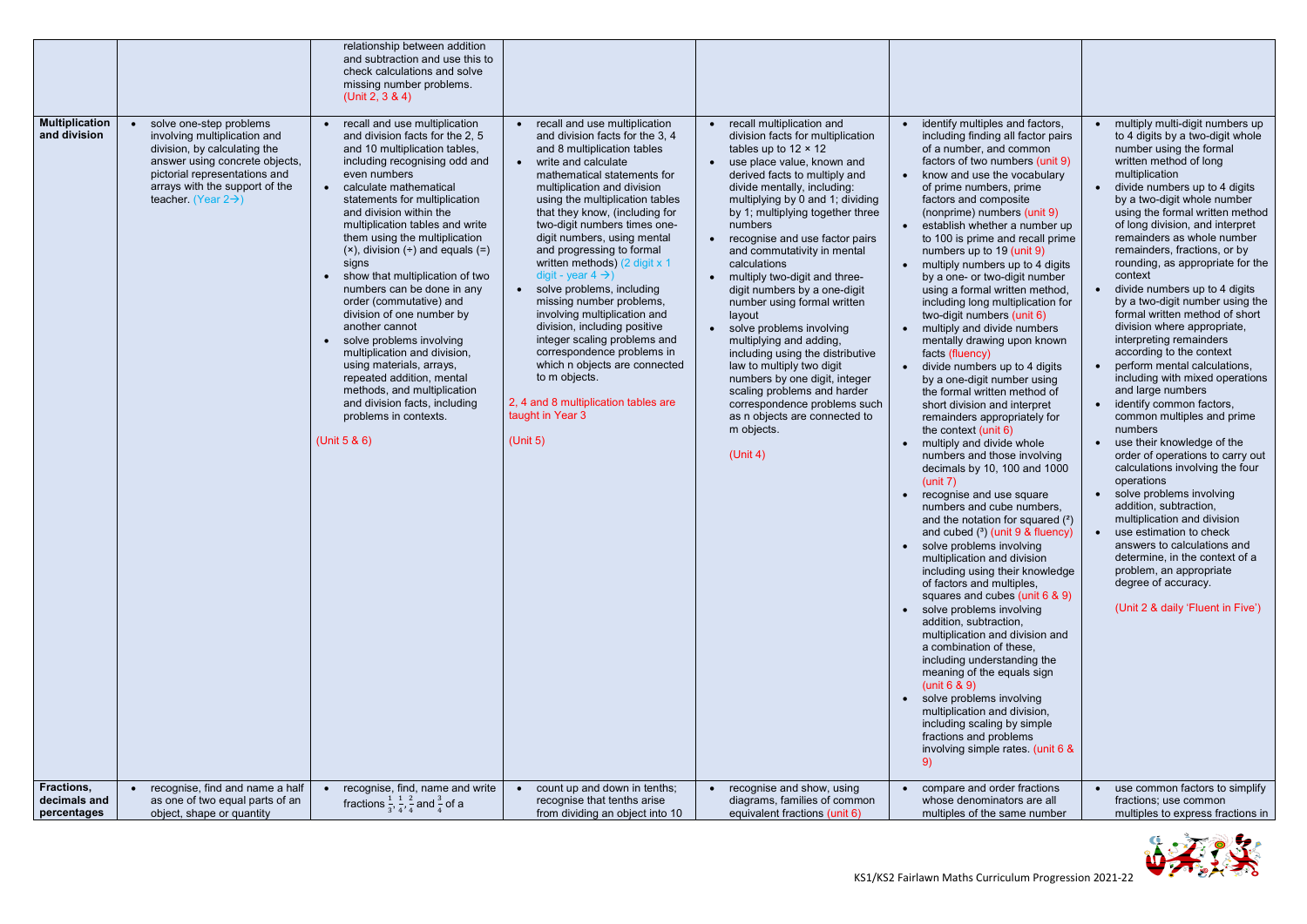

| <b>Measurement</b> | recognise, find and name a<br>quarter as one of four equal<br>parts of an object, shape or<br>quantity.<br>$(Year 2 \rightarrow)$<br>compare, describe and solve | length, shape, set of objects or<br>quantity<br>write simple fractions for<br>$\bullet$<br>example, $\frac{1}{2}$ , of 6 = 3 and<br>recognise the equivalence of $\frac{1}{2}$<br>and $\frac{2}{1}$<br>(Unit 10)<br>choose and use appropriate<br>$\bullet$ | equal parts and in dividing one-<br>digit numbers or quantities by<br>10<br>• recognise, find and write<br>fractions of a discrete set of<br>objects: unit fractions and<br>nonunit fractions with small<br>denominators<br>recognise and use fractions as<br>numbers: unit fractions and<br>non-unit fractions with small<br>denominators<br>recognise and show, using<br>diagrams, equivalent fractions<br>with small denominators<br>add and subtract fractions with<br>the same denominator within<br>one whole<br>compare and order unit<br>fractions, and fractions with the<br>same denominators<br>solve problems that involve all<br>of the above.<br>(Unit 9)<br>Look at prioritastion doc when<br>released<br>• measure, compare, add and | count up and down in<br>hundredths; recognise that<br>hundredths arise when dividing<br>an object by one hundred and<br>dividing tenths by ten. (unit 7)<br>• solve problems involving<br>increasingly harder fractions to<br>calculate quantities, and<br>fractions to divide quantities,<br>including non-unit fractions<br>where the answer is a whole<br>number (unit 6)<br>add and subtract fractions with<br>$\bullet$<br>the same denominator (unit 6)<br>recognise and write decimal<br>$\bullet$<br>equivalents of any number of<br>tenths or hundredths (unit 7)<br>recognise and write decimal<br>$\bullet$<br>equivalents to $\frac{1}{4}$ , $\frac{1}{2}$ and $\frac{3}{4}$ (unit 7)<br>find the effect of dividing a one-<br>$\bullet$<br>or two-digit number by 10 and<br>100, identifying the value of the<br>digits in the answer as ones,<br>tenths and hundredths (unit 7)<br>round decimals with one<br>$\bullet$<br>decimal place to the nearest<br>whole number (Year $5 \rightarrow$ )<br>compare numbers with the<br>$\bullet$<br>same number of decimal<br>places up to two decimal<br>places (Year $5 \rightarrow$ )<br>solve simple measure and<br>$\bullet$<br>money problems involving<br>fractions and decimals to two<br>decimal places. (unit 6 & 7)<br>Convert between different units | (unit $10$ )<br>identify, name and write<br>equivalent fractions of a given<br>fraction, represented visually,<br>including tenths and<br>hundredths (unit 10)<br>recognise mixed numbers and<br>improper fractions and convert<br>from one form to the other and<br>write mathematical statements<br>> 1 as a mixed number [for<br>example, $\frac{2}{5} + \frac{4}{5} = \frac{6}{5} = 1 \frac{1}{5}$ (unit<br>10)<br>add and subtract fractions with<br>the same denominator and<br>denominators that are multiples<br>of the same number (unit 10)<br>multiply proper fractions and<br>mixed numbers by whole<br>numbers, supported by<br>materials and diagrams (unit<br>10)<br>read and write decimal<br>numbers as fractions [for<br>example, 0.71 = $\frac{71}{100}$ (unit 4)<br>recognise and use thousandths<br>and relate them to tenths,<br>hundredths and decimal<br>equivalents (unit 4)<br>round decimals with two<br>decimal places to the nearest<br>whole number and to one<br>decimal place (unit 4)<br>read, write, order and compare<br>numbers with up to three<br>decimal places (unit 4)<br>• solve problems involving<br>number up to three decimal<br>places (unit 4)<br>recognise the per cent symbol<br>$\bullet$<br>(%) and understand that per<br>cent relates to 'number of parts<br>per hundred', and write<br>percentages as a fraction with<br>denominator 100, and as a<br>decimal (Year $6 \rightarrow$ )<br>solve problems which require<br>$\bullet$<br>knowing percentage and<br>decimal equivalents of $\frac{1}{2}$ , $\frac{1}{4}$ , $\frac{1}{5}$ , $\frac{2}{5}$ ,<br>$\frac{4}{5}$ and those fractions with a<br>denominator of a multiple of 10<br>or 25. (Year $6\rightarrow$ )<br>convert between different units | the same denomination<br>compare and order fractions,<br>$\bullet$<br>including fractions > 1<br>add and subtract fractions with<br>$\bullet$<br>different denominators and<br>mixed numbers, using the<br>concept of equivalent fractions<br>multiply simple pairs of proper<br>$\bullet$<br>fractions, writing the answer in<br>its simplest form [for example,<br>$\frac{1}{2}$ x $\frac{1}{4}$ = $\frac{1}{8}$ ]<br>divide proper fractions by<br>$\bullet$<br>whole numbers [for example,<br>$\frac{1}{2}$ ÷ 2 = $\frac{1}{2}$ ]<br>associate a fraction with<br>$\bullet$<br>division and calculate decimal<br>fraction equivalents [for<br>example, 0.375] for a simple<br>fraction [for example, $\frac{3}{8}$ ]<br>identify the value of each digit<br>$\bullet$<br>in numbers given to three<br>decimal places and multiply<br>and divide numbers by 10, 100<br>and 1000 giving answers up to<br>three decimal places<br>multiply one-digit numbers with<br>up to two decimal places by<br>whole numbers<br>use written division methods in<br>$\bullet$<br>cases where the answer has<br>up to two decimal places<br>solve problems which require<br>$\bullet$<br>answers to be rounded to<br>specified degrees of accuracy<br>recall and use equivalences<br>$\bullet$<br>between simple fractions,<br>decimals and percentages,<br>including in different contexts.<br>(Unit 3 & daily 'Fluent in Five')<br>solve problems involving the |
|--------------------|------------------------------------------------------------------------------------------------------------------------------------------------------------------|-------------------------------------------------------------------------------------------------------------------------------------------------------------------------------------------------------------------------------------------------------------|------------------------------------------------------------------------------------------------------------------------------------------------------------------------------------------------------------------------------------------------------------------------------------------------------------------------------------------------------------------------------------------------------------------------------------------------------------------------------------------------------------------------------------------------------------------------------------------------------------------------------------------------------------------------------------------------------------------------------------------------------|-------------------------------------------------------------------------------------------------------------------------------------------------------------------------------------------------------------------------------------------------------------------------------------------------------------------------------------------------------------------------------------------------------------------------------------------------------------------------------------------------------------------------------------------------------------------------------------------------------------------------------------------------------------------------------------------------------------------------------------------------------------------------------------------------------------------------------------------------------------------------------------------------------------------------------------------------------------------------------------------------------------------------------------------------------------------------------------------------------------------------------------------------------------------------------------------------------------------------------------------------------------------------------------------------------------------------|------------------------------------------------------------------------------------------------------------------------------------------------------------------------------------------------------------------------------------------------------------------------------------------------------------------------------------------------------------------------------------------------------------------------------------------------------------------------------------------------------------------------------------------------------------------------------------------------------------------------------------------------------------------------------------------------------------------------------------------------------------------------------------------------------------------------------------------------------------------------------------------------------------------------------------------------------------------------------------------------------------------------------------------------------------------------------------------------------------------------------------------------------------------------------------------------------------------------------------------------------------------------------------------------------------------------------------------------------------------------------------------------------------------------------------------------------------------------------------------------------------------------------------------------------------------------------------------------------------------------------------------------------------------------------------------------------------------------------------------------------------------|-------------------------------------------------------------------------------------------------------------------------------------------------------------------------------------------------------------------------------------------------------------------------------------------------------------------------------------------------------------------------------------------------------------------------------------------------------------------------------------------------------------------------------------------------------------------------------------------------------------------------------------------------------------------------------------------------------------------------------------------------------------------------------------------------------------------------------------------------------------------------------------------------------------------------------------------------------------------------------------------------------------------------------------------------------------------------------------------------------------------------------------------------------------------------------------------------------------------------------------------------------------------------------------------------------------------------------------------------------------------------------------------------------------------------------------------------------|
|                    | practical problems for:                                                                                                                                          | standard units to estimate and                                                                                                                                                                                                                              | subtract: lengths (m/cm/mm);                                                                                                                                                                                                                                                                                                                                                                                                                                                                                                                                                                                                                                                                                                                         | of measure [for example,                                                                                                                                                                                                                                                                                                                                                                                                                                                                                                                                                                                                                                                                                                                                                                                                                                                                                                                                                                                                                                                                                                                                                                                                                                                                                                | of metric measure (for                                                                                                                                                                                                                                                                                                                                                                                                                                                                                                                                                                                                                                                                                                                                                                                                                                                                                                                                                                                                                                                                                                                                                                                                                                                                                                                                                                                                                                                                                                                                                                                                                                                                                                                                           | calculation and conversion of                                                                                                                                                                                                                                                                                                                                                                                                                                                                                                                                                                                                                                                                                                                                                                                                                                                                                                                                                                                                                                                                                                                                                                                                                                                                                                                                                                                                                         |
|                    | (incorporated throughout                                                                                                                                         | measure length/height in any                                                                                                                                                                                                                                | mass (kg/g); volume/capacity                                                                                                                                                                                                                                                                                                                                                                                                                                                                                                                                                                                                                                                                                                                         | kilometre to metre; hour to                                                                                                                                                                                                                                                                                                                                                                                                                                                                                                                                                                                                                                                                                                                                                                                                                                                                                                                                                                                                                                                                                                                                                                                                                                                                                             | example, kilometre and metre;                                                                                                                                                                                                                                                                                                                                                                                                                                                                                                                                                                                                                                                                                                                                                                                                                                                                                                                                                                                                                                                                                                                                                                                                                                                                                                                                                                                                                                                                                                                                                                                                                                                                                                                                    | units of measure, using                                                                                                                                                                                                                                                                                                                                                                                                                                                                                                                                                                                                                                                                                                                                                                                                                                                                                                                                                                                                                                                                                                                                                                                                                                                                                                                                                                                                                               |
|                    | number units)                                                                                                                                                    | direction (m/cm); mass (kg/g);                                                                                                                                                                                                                              | $(1/ml)$ (unit 8)                                                                                                                                                                                                                                                                                                                                                                                                                                                                                                                                                                                                                                                                                                                                    | minute] $(unit 3)$                                                                                                                                                                                                                                                                                                                                                                                                                                                                                                                                                                                                                                                                                                                                                                                                                                                                                                                                                                                                                                                                                                                                                                                                                                                                                                      | centimetre and metre;                                                                                                                                                                                                                                                                                                                                                                                                                                                                                                                                                                                                                                                                                                                                                                                                                                                                                                                                                                                                                                                                                                                                                                                                                                                                                                                                                                                                                                                                                                                                                                                                                                                                                                                                            | decimal notation up to three                                                                                                                                                                                                                                                                                                                                                                                                                                                                                                                                                                                                                                                                                                                                                                                                                                                                                                                                                                                                                                                                                                                                                                                                                                                                                                                                                                                                                          |
|                    | - lengths and heights [for example,                                                                                                                              | temperature (°C); capacity                                                                                                                                                                                                                                  | • measure the perimeter of                                                                                                                                                                                                                                                                                                                                                                                                                                                                                                                                                                                                                                                                                                                           | measure and calculate the                                                                                                                                                                                                                                                                                                                                                                                                                                                                                                                                                                                                                                                                                                                                                                                                                                                                                                                                                                                                                                                                                                                                                                                                                                                                                               | centimetre and millimetre;                                                                                                                                                                                                                                                                                                                                                                                                                                                                                                                                                                                                                                                                                                                                                                                                                                                                                                                                                                                                                                                                                                                                                                                                                                                                                                                                                                                                                                                                                                                                                                                                                                                                                                                                       | decimal places where                                                                                                                                                                                                                                                                                                                                                                                                                                                                                                                                                                                                                                                                                                                                                                                                                                                                                                                                                                                                                                                                                                                                                                                                                                                                                                                                                                                                                                  |
|                    | long/short, longer/shorter, tall/short,                                                                                                                          | (litres/ml) to the nearest                                                                                                                                                                                                                                  | simple 2-D shapes (year $4 \rightarrow$ )                                                                                                                                                                                                                                                                                                                                                                                                                                                                                                                                                                                                                                                                                                            | perimeter of a rectilinear figure                                                                                                                                                                                                                                                                                                                                                                                                                                                                                                                                                                                                                                                                                                                                                                                                                                                                                                                                                                                                                                                                                                                                                                                                                                                                                       | gram and kilogram; litre and                                                                                                                                                                                                                                                                                                                                                                                                                                                                                                                                                                                                                                                                                                                                                                                                                                                                                                                                                                                                                                                                                                                                                                                                                                                                                                                                                                                                                                                                                                                                                                                                                                                                                                                                     | appropriate (unit 8)                                                                                                                                                                                                                                                                                                                                                                                                                                                                                                                                                                                                                                                                                                                                                                                                                                                                                                                                                                                                                                                                                                                                                                                                                                                                                                                                                                                                                                  |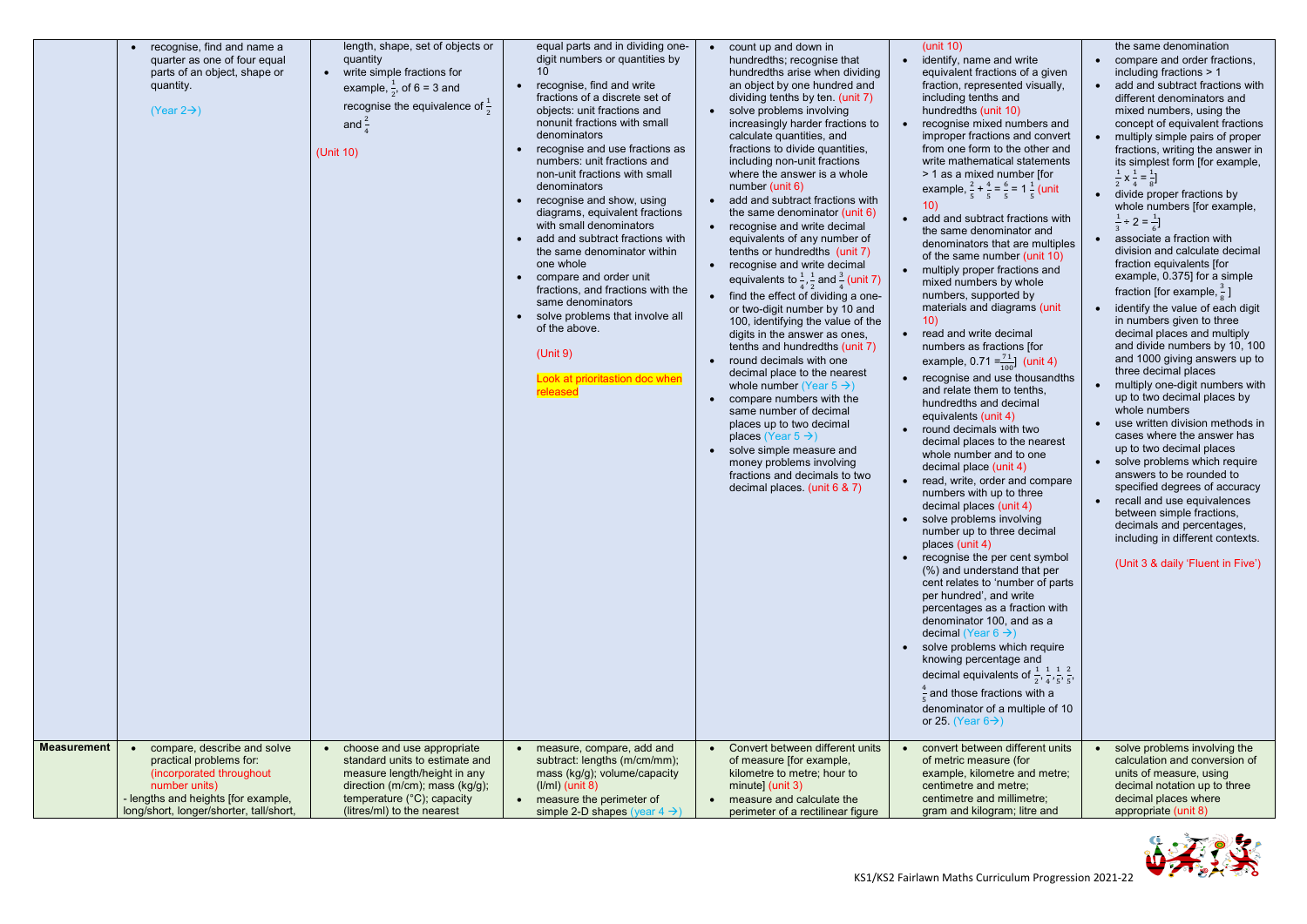

|                               | double/half]<br>- mass/weight [for example,<br>heavy/light, heavier than, lighter<br>than]<br>- capacity and volume [for example,<br>full/empty, more than, less than, half,<br>half full, quarter]<br>- time [for example, quicker, slower,<br>earlier, later] (unit 11)<br>• measure and begin to record<br>the following: (incorporated<br>throughout number units)<br>lengths and heights<br>mass/weight<br>capacity and volume<br>- time (hours, minutes, seconds)<br>(unit 11)<br>recognise and know the value<br>$\bullet$<br>of different denominations of<br>coins and notes (unit 9)<br>sequence events in<br>$\bullet$<br>chronological order using<br>language [for example, before<br>and after, next, first, today,<br>yesterday, tomorrow, morning,<br>afternoon and evening] (unit 9)<br>recognise and use language<br>relating to dates, including<br>days of the week, weeks,<br>months and years (unit 9)<br>tell the time to the hour and<br>half past the hour and draw the<br>hands on a clock face to show<br>these times. (unit 9) | appropriate unit, using rulers,<br>scales, thermometers and<br>measuring vessels (unit 14)<br>compare and order lengths,<br>$\bullet$<br>mass, volume/capacity and<br>record the results using >, <<br>and = $(unit 14)$<br>recognise and use symbols for<br>$\bullet$<br>pounds $(E)$ and pence $(p)$ ;<br>combine amounts to make a<br>particular value (unit 9)<br>find different combinations of<br>$\bullet$<br>coins that equal the same<br>amounts of money (unit 9)<br>solve simple problems in a<br>$\bullet$<br>practical context involving<br>addition and subtraction of<br>money of the same unit,<br>including giving change (unit 9)<br>• compare and sequence<br>intervals of time (unit 11)<br>tell and write the time to five<br>$\bullet$<br>minutes, including quarter<br>past/to the hour and draw the<br>hands on a clock face to show<br>these times know the number<br>of minutes in an hour and the<br>number of hours in a day. (unit<br>11) | add and subtract amounts of<br>money to give change, using<br>both £ and p in practical<br>contexts (unit 6)<br>• tell and write the time from an<br>analogue clock, including using<br>Roman numerals from I to XII,<br>and 12-hour and 24-hour<br>clocks (unit 10)<br>estimate and read time with<br>increasing accuracy to the<br>nearest minute; record and<br>compare time in terms of<br>seconds, minutes and hours;<br>use vocabulary such as<br>o'clock, a.m./p.m., morning,<br>afternoon, noon and midnight<br>(unit 10)<br>• know the number of seconds in<br>a minute and the number of<br>days in each month, year and<br>leap year (unit 10)<br>compare durations of events<br>$\bullet$<br>[for example to calculate the<br>time taken by particular events<br>or tasks]. (unit 10) | (including squares) in<br>centimetres and metres (unit 3)<br>find the area of rectilinear<br>$\bullet$<br>shapes by counting squares<br>(unit 5)<br>estimate, compare and<br>calculate different measures,<br>including money in pounds and<br>pence (unit 8)<br>read, write and convert time<br>$\bullet$<br>between analogue and digital<br>12- and 24-hour clocks (unit 9)<br>solve problems involving<br>$\bullet$<br>converting from hours to<br>minutes; minutes to seconds;<br>years to months; weeks to<br>days. (unit 9) | millilitre) (unit 8)<br>understand and use<br>$\bullet$<br>approximate equivalences<br>between metric units and<br>common imperial units such as<br>inches, pounds and pints (Year<br>$6\rightarrow$<br>measure and calculate the<br>$\bullet$<br>perimeter of composite<br>rectilinear shapes in<br>centimetres and metres (unit 7)<br>• calculate and compare the<br>area of rectangles (including<br>squares), and including using<br>standard units, square<br>centimetres (cm <sup>2</sup> ) and square<br>metres $(m^2)$ and estimate the<br>area of irregular shapes (unit 7)<br>estimate volume [for example,<br>using 1 cm <sup>3</sup> blocks to build<br>cuboids (including cubes)] and<br>capacity [for example, using<br>water] (unit 9)<br>solve problems involving<br>converting between units of<br>time (unit 13)<br>use all four operations to solve<br>problems involving measure<br>[for example, length, mass,<br>volume, money] using decimal<br>notation, including scaling (unit<br>5, 7, 8, 13 & 14) | use, read, write and convert<br>between standard units,<br>converting measurements of<br>length, mass, volume and time<br>from a smaller unit of measure<br>to a larger unit, and vice versa,<br>using decimal notation to up to<br>three decimal places (unit 8)<br>convert between miles and<br>kilometres (unit 8)<br>recognise that shapes with the<br>same areas can have different<br>perimeters and vice versa (unit<br>• recognise when it is possible to<br>use formulae for area and<br>volume of shapes (unit 9)<br>calculate the area of<br>parallelograms and triangles<br>(unit 9)<br>calculate, estimate and<br>compare volume of cubes and<br>cuboids using standard units,<br>including cubic centimetres<br>$(cm3)$ and cubic metres $(m3)$ ,<br>and extending to other units<br>[for example, mm <sup>3</sup> and km <sup>3</sup> ].<br>(unit 9) |
|-------------------------------|------------------------------------------------------------------------------------------------------------------------------------------------------------------------------------------------------------------------------------------------------------------------------------------------------------------------------------------------------------------------------------------------------------------------------------------------------------------------------------------------------------------------------------------------------------------------------------------------------------------------------------------------------------------------------------------------------------------------------------------------------------------------------------------------------------------------------------------------------------------------------------------------------------------------------------------------------------------------------------------------------------------------------------------------------------|------------------------------------------------------------------------------------------------------------------------------------------------------------------------------------------------------------------------------------------------------------------------------------------------------------------------------------------------------------------------------------------------------------------------------------------------------------------------------------------------------------------------------------------------------------------------------------------------------------------------------------------------------------------------------------------------------------------------------------------------------------------------------------------------------------------------------------------------------------------------------------------------------------------------------------------------------------------------|---------------------------------------------------------------------------------------------------------------------------------------------------------------------------------------------------------------------------------------------------------------------------------------------------------------------------------------------------------------------------------------------------------------------------------------------------------------------------------------------------------------------------------------------------------------------------------------------------------------------------------------------------------------------------------------------------------------------------------------------------------------------------------------------------|-----------------------------------------------------------------------------------------------------------------------------------------------------------------------------------------------------------------------------------------------------------------------------------------------------------------------------------------------------------------------------------------------------------------------------------------------------------------------------------------------------------------------------------|-------------------------------------------------------------------------------------------------------------------------------------------------------------------------------------------------------------------------------------------------------------------------------------------------------------------------------------------------------------------------------------------------------------------------------------------------------------------------------------------------------------------------------------------------------------------------------------------------------------------------------------------------------------------------------------------------------------------------------------------------------------------------------------------------------------------------------------------------------------------------------------------------------------------------------------------------------------------------------------------------------------------------------|---------------------------------------------------------------------------------------------------------------------------------------------------------------------------------------------------------------------------------------------------------------------------------------------------------------------------------------------------------------------------------------------------------------------------------------------------------------------------------------------------------------------------------------------------------------------------------------------------------------------------------------------------------------------------------------------------------------------------------------------------------------------------------------------------------------------------------------------------------------------|
| <b>Properties of</b><br>shape | recognise and name common<br>2-D and 3-D shapes, including:<br>- 2-D shapes [for example,<br>rectangles (including squares),<br>circles and triangles]<br>- 3-D shapes [for example,<br>cuboids (including cubes),<br>pyramids and spheres].<br>(Unit 4)                                                                                                                                                                                                                                                                                                                                                                                                                                                                                                                                                                                                                                                                                                                                                                                                   | identify and describe the<br>$\bullet$<br>properties of 2-D shapes,<br>including the number of sides<br>and line symmetry in a vertical<br>line<br>identify and describe the<br>$\bullet$<br>properties of 3-D shapes,<br>including the number of edges,<br>vertices and faces<br>identify 2-D shapes on the<br>$\bullet$<br>surface of 3-D shapes, [for<br>example, a circle on a cylinder<br>and a triangle on a pyramid]<br>compare and sort common 2-D<br>$\bullet$<br>and 3-D shapes and everyday<br>objects.<br>(Unit 7)                                                                                                                                                                                                                                                                                                                                                                                                                                         | • draw 2-D shapes and make 3-<br>D shapes using modelling<br>materials; recognise 3-D<br>shapes in different orientations<br>and describe them<br>• recognise angles as a property<br>of shape or a description of a<br>turn<br>identify right angles, recognise<br>$\bullet$<br>that two right angles make a<br>half-turn, three make three<br>quarters of a turn and four a<br>complete turn; identify whether<br>angles are greater than or less<br>than a right angle<br>• identify horizontal and vertical<br>lines and pairs of perpendicular<br>and parallel lines.<br>(Unit 11)                                                                                                                                                                                                           | compare and classify<br>$\bullet$<br>geometric shapes, including<br>quadrilaterals and triangles,<br>based on their properties and<br>sizes<br>identify acute and obtuse<br>angles and compare and order<br>angles up to two right angles<br>by size<br>identify lines of symmetry in 2-<br>D shapes presented in different<br>orientations<br>complete a simple symmetric<br>figure with respect to a specific<br>line of symmetry.<br>(Unit 11)                                                                                 | identify 3-D shapes, including<br>$\bullet$<br>cubes and other cuboids, from<br>2-D representations<br>know angles are measured in<br>degrees: estimate and<br>compare acute, obtuse and<br>reflex angles<br>• draw given angles, and<br>measure them in degrees (°)<br>$\bullet$ identify:<br>- angles at a point and one<br>whole turn (total 360°)<br>- angles at a point on a straight<br>line and $\frac{1}{2}$ a turn (total 180°)<br>- other multiples of 90°<br>use the properties of<br>$\bullet$<br>rectangles to deduce related<br>facts and find missing lengths<br>and angles<br>distinguish between regular<br>and irregular polygons based<br>on reasoning about equal sides<br>and angles.<br>(Unit 11)                                                                                                                                                                                                                                                                                                       | • draw 2-D shapes using given<br>dimensions and angles<br>• recognise, describe and build<br>simple 3-D shapes, including<br>making nets<br>compare and classify<br>geometric shapes based on<br>their properties and sizes and<br>find unknown angles in any<br>triangles, quadrilaterals, and<br>regular polygons<br>• illustrate and name parts of<br>circles, including radius,<br>diameter and circumference<br>and know that the diameter is<br>twice the radius<br>recognise angles where they<br>meet at a point, are on a<br>straight line, or are vertically<br>opposite, and find missing<br>angles.<br>(Unit 11)                                                                                                                                                                                                                                        |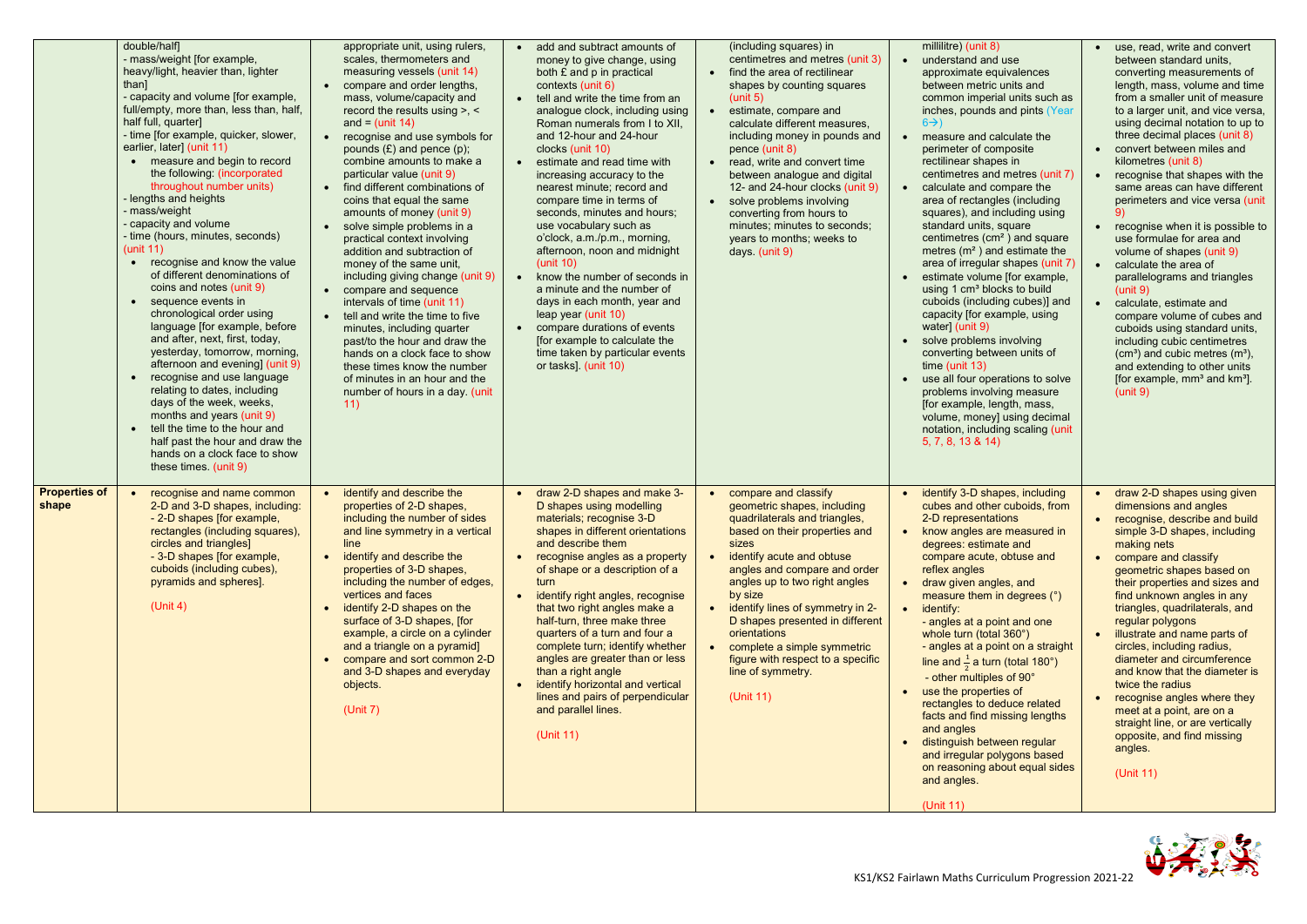

| <b>Position and</b><br>direction | describe position, direction and<br>$\bullet$<br>movement, including whole,<br>half, quarter and three quarter<br>turns. (unit 10) | order and arrange<br>combinations of mathematical<br>objects in patterns and<br>sequences<br>use mathematical vocabulary<br>to describe position, direction<br>and movement, including<br>movement in a straight line and<br>distinguishing between rotation<br>as a turn and in terms of right<br>angles for quarter, half and<br>three-quarter turns (clockwise<br>and anticlockwise).<br>(Unit 12) |                                                                                                                                                                                                                                                                                                                                 | • describe positions on a 2-D<br>grid as coordinates in the first<br>quadrant<br>describe movements between<br>$\bullet$<br>positions as translations of a<br>given unit to the left/right and<br>up/down<br>plot specified points and draw<br>sides to complete a given<br>polygon.<br>(Unit 12)                                           | identify, describe and represent<br>$\bullet$<br>the position of a shape<br>following a reflection or<br>translation, using the<br>appropriate language, and<br>know that the shape has not<br>changed.<br>(Unit 12)                                            | describe positions on the full<br>coordinate grid (all four<br>quadrants)<br>draw and translate simple<br>$\bullet$<br>shapes on the coordinate<br>plane, and reflect them in the<br>axes.<br>(Unit 4)                                                                                                                                                                                                                                                                                                                                                                |
|----------------------------------|------------------------------------------------------------------------------------------------------------------------------------|-------------------------------------------------------------------------------------------------------------------------------------------------------------------------------------------------------------------------------------------------------------------------------------------------------------------------------------------------------------------------------------------------------|---------------------------------------------------------------------------------------------------------------------------------------------------------------------------------------------------------------------------------------------------------------------------------------------------------------------------------|---------------------------------------------------------------------------------------------------------------------------------------------------------------------------------------------------------------------------------------------------------------------------------------------------------------------------------------------|-----------------------------------------------------------------------------------------------------------------------------------------------------------------------------------------------------------------------------------------------------------------|-----------------------------------------------------------------------------------------------------------------------------------------------------------------------------------------------------------------------------------------------------------------------------------------------------------------------------------------------------------------------------------------------------------------------------------------------------------------------------------------------------------------------------------------------------------------------|
| <b>Statistics</b>                |                                                                                                                                    | interpret and construct simple<br>pictograms, tally charts, block<br>diagrams and simple tables<br>ask and answer simple<br>$\bullet$<br>questions by counting the<br>number of objects in each<br>category and sorting the<br>categories by quantity<br>ask and answer questions<br>about totaling and comparing<br>categorical data.<br>Taught cross- curricular and<br>through Fluent in Five.     | interpret and present data<br>using bar charts, pictograms<br>and tables<br>solve one-step and two-step<br>$\bullet$<br>questions [for example, 'How<br>many more?' and 'How many<br>fewer?'] using information<br>presented in scaled bar charts<br>and pictograms and tables.<br>(Unit 7 & through cross curricular<br>links) | • interpret and present discrete<br>and continuous data using<br>appropriate graphical methods,<br>including bar charts and time<br>graphs.<br>• solve comparison, sum and<br>difference problems using<br>information presented in bar<br>charts, pictograms, tables and<br>other graphs.<br>(Unit 10 & through cross<br>curricular links) | solve comparison, sum and<br>$\bullet$<br>difference problems using<br>information presented in a line<br>graph<br>complete, read and interpret<br>$\bullet$<br>information in tables, including<br>timetables.<br>(Unit 3 & through cross<br>curricular links) | interpret and construct pie<br>charts and line graphs and use<br>these to solve problems<br>• calculate and interpret the<br>mean as an average.<br>(Unit 10 & through cross<br>curricular links)                                                                                                                                                                                                                                                                                                                                                                     |
| <b>Ration and</b><br>proportion  |                                                                                                                                    |                                                                                                                                                                                                                                                                                                                                                                                                       |                                                                                                                                                                                                                                                                                                                                 |                                                                                                                                                                                                                                                                                                                                             |                                                                                                                                                                                                                                                                 | • solve problems involving the<br>relative sizes of two quantities<br>where missing values can be<br>found by using integer<br>multiplication and division facts<br>solve problems involving the<br>calculation of percentages [for<br>example, of measures, and<br>such as 15% of 360] and the<br>use of percentages for<br>comparison<br>• solve problems involving<br>similar shapes where the scale<br>factor is known or can be found<br>solve problems involving<br>unequal sharing and grouping<br>using knowledge of fractions<br>and multiples.<br>(Unit 12) |
| Algebra                          |                                                                                                                                    |                                                                                                                                                                                                                                                                                                                                                                                                       |                                                                                                                                                                                                                                                                                                                                 |                                                                                                                                                                                                                                                                                                                                             |                                                                                                                                                                                                                                                                 | • use simple formulae<br>• generate and describe linear<br>number sequences<br>• express missing number<br>problems algebraically<br>• find pairs of numbers that<br>satisfy an equation with two<br>unknowns<br>enumerate possibilities of<br>combinations of two<br>variables.                                                                                                                                                                                                                                                                                      |